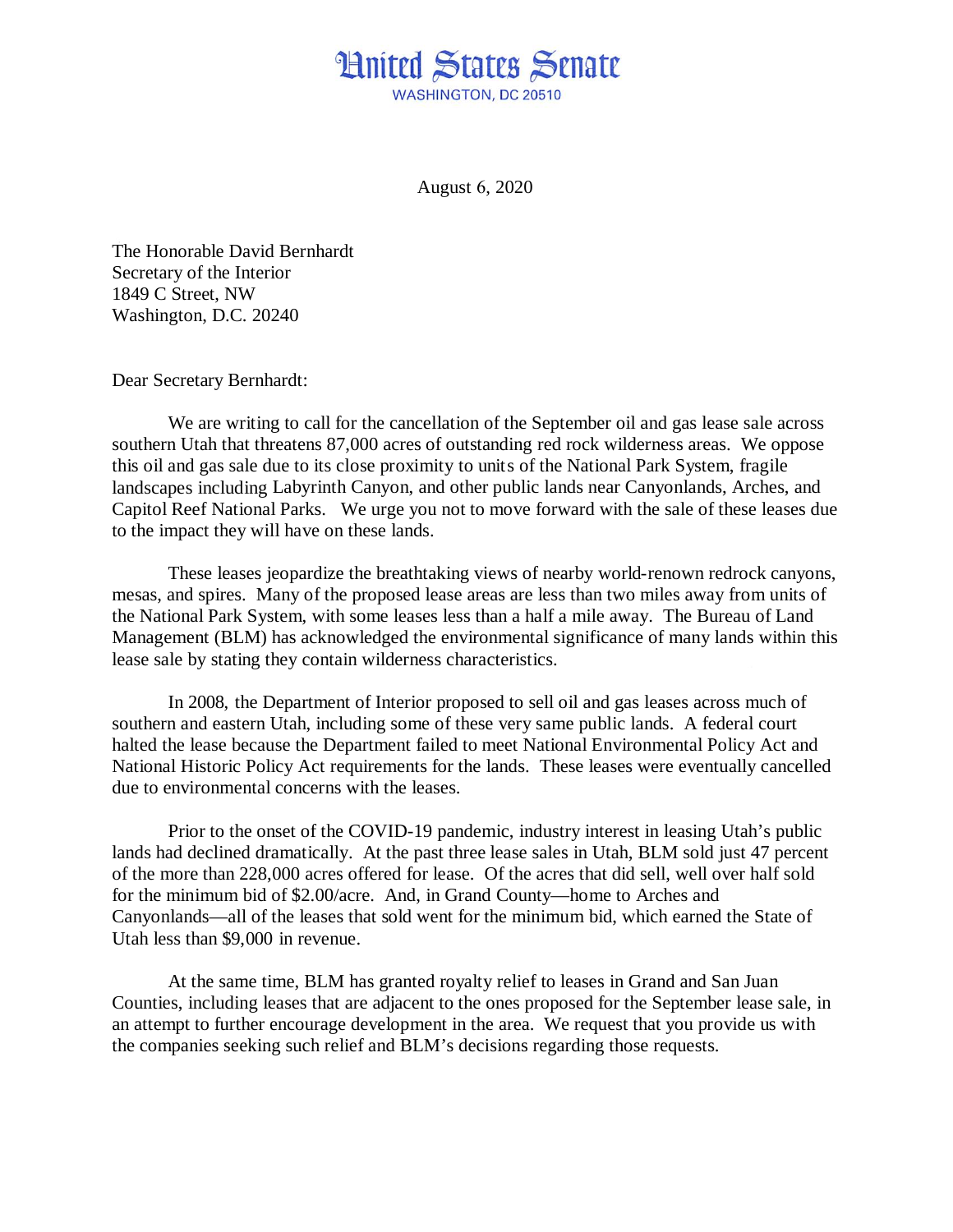Both Grand County and the City of Moab have asked BLM to cancel this lease sale citing the negligible economic benefit and significant risk to irreplaceable public lands. The COVID-19 pandemic continues to drive down demand for oil and gas leases on public lands. BLM recently cited the pandemic as the basis for postponing all six of the agency's oil and gas lease sales scheduled for May and June, including one in Utah. Similarly, the Utah School Institutional and Trust Lands Administration has canceled its last three oil and gas lease sales, in part due to continued industry effects from the COVID-19 pandemic.

Due to this reduced demand for oil and the environmental significance of lands within and near this lease sale, we ask that you cancel the upcoming sale.

Sincerely,

 $\bigcup$  / Cu 's when

Richard J. Durbin Jeffrey A. Merkley

United States Senator United States Senator

Cory A. Booker Dianne Feinstein

 $\sigma$   $\epsilon$ .  $\theta$ 

United States Senator **United States Senator** 

Colward markey

Edward J. Markey United States Senator

/s/ Chris Van Hollen United States Senator

 $\mu$   $\mu$   $\mu$ 

Ron Wyden **Tammy Baldwin** United States Senator United States Senator